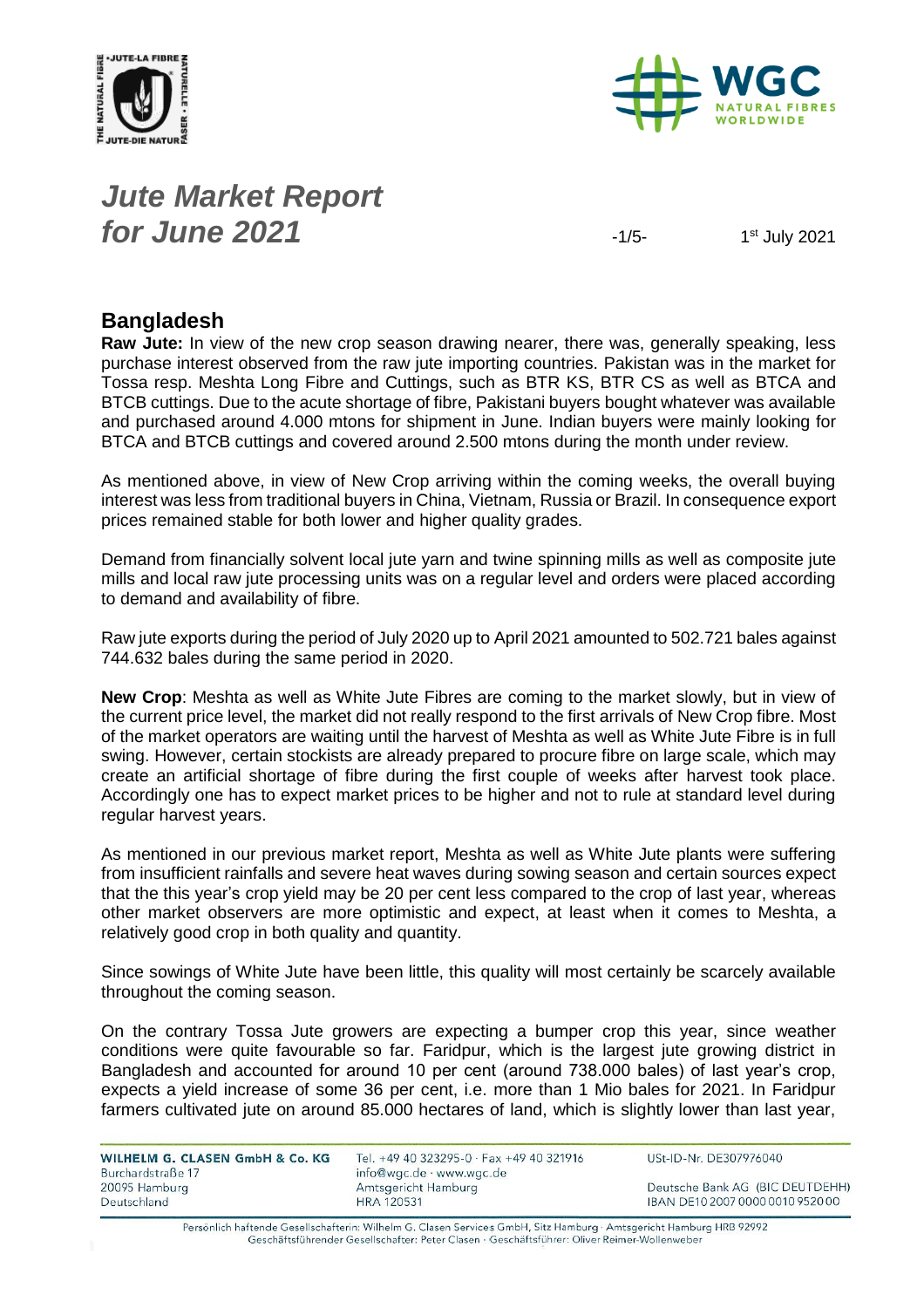



# *Jute Market Report for June* 2021 **1999 12/5-** 12/5-

1st July 2021

but in view of so far favourable weather conditions a much higher yield compared to last year is expected.

According to the aforesaid, the outlook on New Crop Tossa is, so far, quite promising, but weather conditions ruling during the coming 6 to 8 weeks will decide whether this year's crop is going to be satisfactory.

**Weather conditions**: During the month under review Bangladesh enjoyed more or less moderate weather conditions with sufficient sunshine and precipitation. However, by the end of the month under review, Bangladesh witnessed continuous heavy rainfalls and some low land areas of the country went under water.

**Jute Yarn and Twine:** During the month under review export demand for both high and low quality of Jute Yarn and Twine from countries like China, Vietnam, Russia, Europe and Middle Eastern countries was on a regular level, but since demand from Turkey, the major importing country of jute yarn and twines from Bangladesh continued to slow down, overall demand was observed less during the month under review. The demand from Indian buyers increased slightly, after gradual withdrawal of the COVID-19 related lockdown in India.

In view of the ongoing shortage of fibre, most of the small and medium size mills, remained closed. Only a few solvent mills decided to continue their production and some were even able to run their factories with three daily shifts again, which is remarkable in view of the continuous acute shortage of fibre.

Local demand for both Sacking and Hessian quality of jute yarn for packaging purposes slightly increased during the month under review.

Due to continuously slow international demand for light and heavy count jute yarns and twines, export prices dropped again by around USD 60,00 to USD 70,00 per mton for both low quality yarns and twines and higher qualities.

**Jute Goods:** What applies for raw jute demand, does also apply for export demand for Hessian and Sackings. All importers await the arrival of new crop and hope for better prices. Even though a certain export demand for both Hessians and Sackings was observed from African countries as well as The Middle East, China and Vietnam the number of order which were placed was less compared to previous months.

Demand for Jute CBC from Europe, UK and Japan however remained stable during the month under review.

| WILHELM G. CLASEN GmbH & Co. KG |  |  |
|---------------------------------|--|--|
| Burchardstraße 17               |  |  |
| 20095 Hamburg                   |  |  |
| Deutschland                     |  |  |

Tel. +49 40 323295-0 · Fax +49 40 321916 info@wgc.de · www.wgc.de Amtsgericht Hamburg **HRA 120531** 

USt-ID-Nr. DE307976040

Deutsche Bank AG (BIC DEUTDEHH) IBAN DE10 2007 0000 0010 9520 00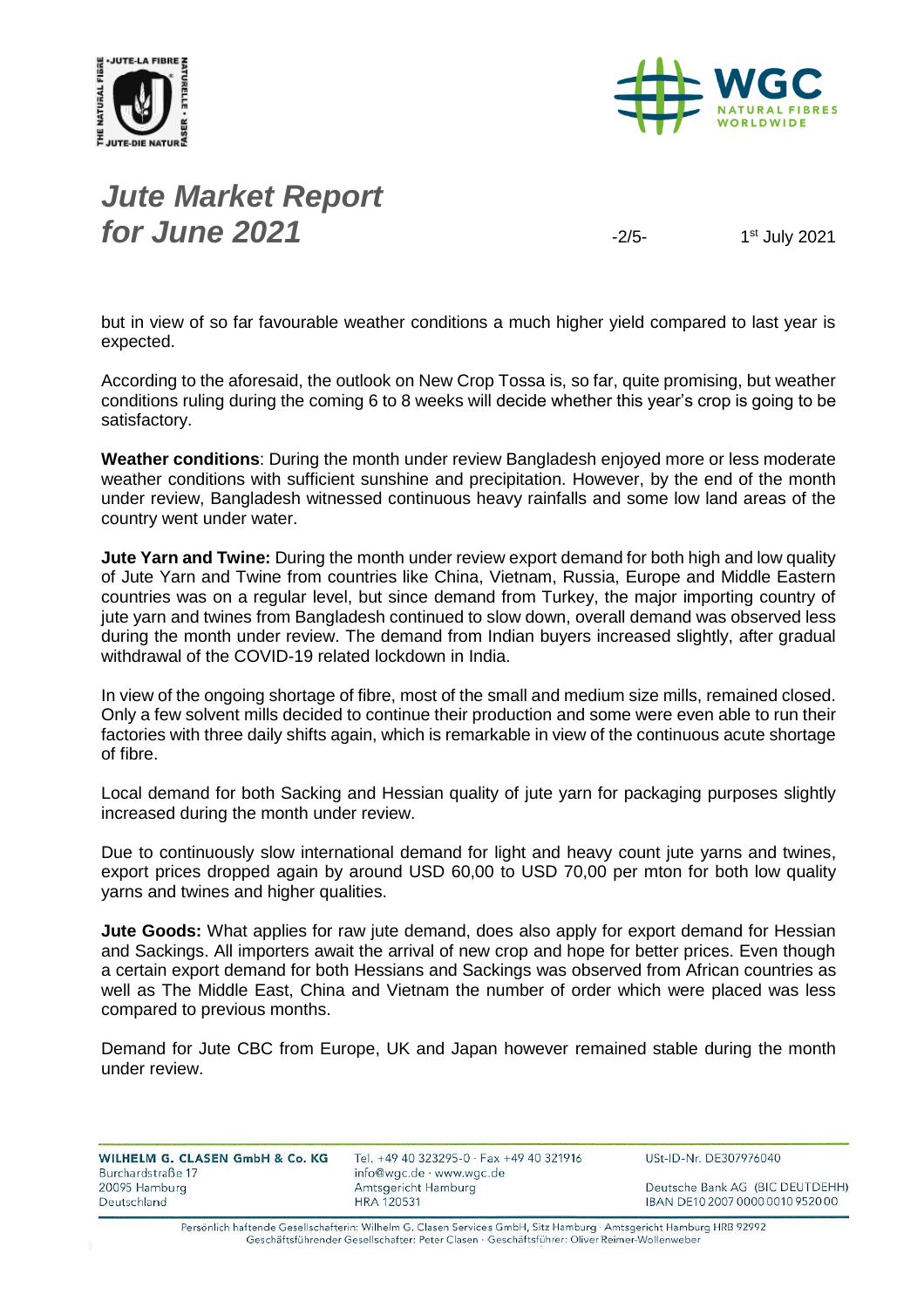



#### *Jute Market Report for June* 2021 **1999 12:5-12:5-2021 12:5-2021 13:5-**

1st July 2021

Due to the rather sluggish demand, export prices during the month under review decreased as follows:

| Hessians: | approx. 2% |
|-----------|------------|
| Sackings: | approx. 3% |
| CBC:      | approx. 2% |

**Shipment:** Ocean carriers are rolling out more rate increases next week, with FAK rates from Asia to North Europe edging towards USD 20.000 per 40ft. This represents an incredible 1.000% increase on the spot rate for the trade a year ago. Meanwhile, transpacific carriers are hitting Asia to US shippers on 15 June, with GRIs of up to USD 3.000 per 40ft container, with some carriers now asking USD 17.000 per 40ft container for US east coast ports. And transatlantic shippers are also feeling the pain of rate hike contagion with week-on-week hefty increases: this week's Freightos Baltic Index (FBX) North Europe to US component jumped 17%, to USD 5.069 per 40ft container.

The FBX reading mid-June for Asia to North Europe climbed a further 5%, to USD 10.998 per 40ft container, however most of the limited availability carrier rate offers seen for UK delivery were around USD 16.000 per 40ft container. On the transpacific, the FBX reading for the US west coast was up by 10% by mid-June, to USD 6.106 per 40ft container, while for the east coast the index surged by 16%, to USD 8.716 per 40ft container.

The main driver of the new raft of hefty rate increases across virtually all trade lanes is the Covid crisis at the southern China ports, particularly Yantian, where there were reported to be up to 40 vessels waiting to berth this week. It is expected that the Yantian lockdown will have a much larger impact upon the flow of goods in the transpacific than the Suez Canal blockage. Importers will be severely impacted as their containers sit in South China for weeks on end with little or no access to vessels.

Hapag-Lloyd decided to suspend its booking of import containers bound for Bangladesh via Singapore for a month. The container transportation company announced on June  $24<sup>th</sup>$  that bookings for cargo moving into Bangladesh via Singapore would not be possible for the next four weeks due to an increased backlog of containers destined for Chattogram at the transhipment port. The decision though is not applicable for export bound containers from Bangladesh.

Hapag-Lloyd was forced to take such a decision after facing a huge pile up of its Bangladeshbound import cargo at Singapore port, which is choking with congestion. More than 3,500 Bangladesh-bound import containers being carried by the company are now sitting idle in Singapore. This situation was caused by the increased number of import containers heading for Chattogram and reduced transport capacity among feeder operators.

| WILHELM G. CLASEN GmbH & Co. KG<br>Burchardstraße 17 | Tel. +49 40 323295-0 · Fax +49 40 321916<br>info@wgc.de · www.wgc.de | USt-ID-Nr. DE307976040           |
|------------------------------------------------------|----------------------------------------------------------------------|----------------------------------|
| 20095 Hamburg                                        | Amtsgericht Hamburg                                                  | Deutsche Bank AG (BIC DEUTDEHH)  |
| Deutschland                                          | <b>HRA 120531</b>                                                    | IBAN DE10 2007 0000 0010 9520 00 |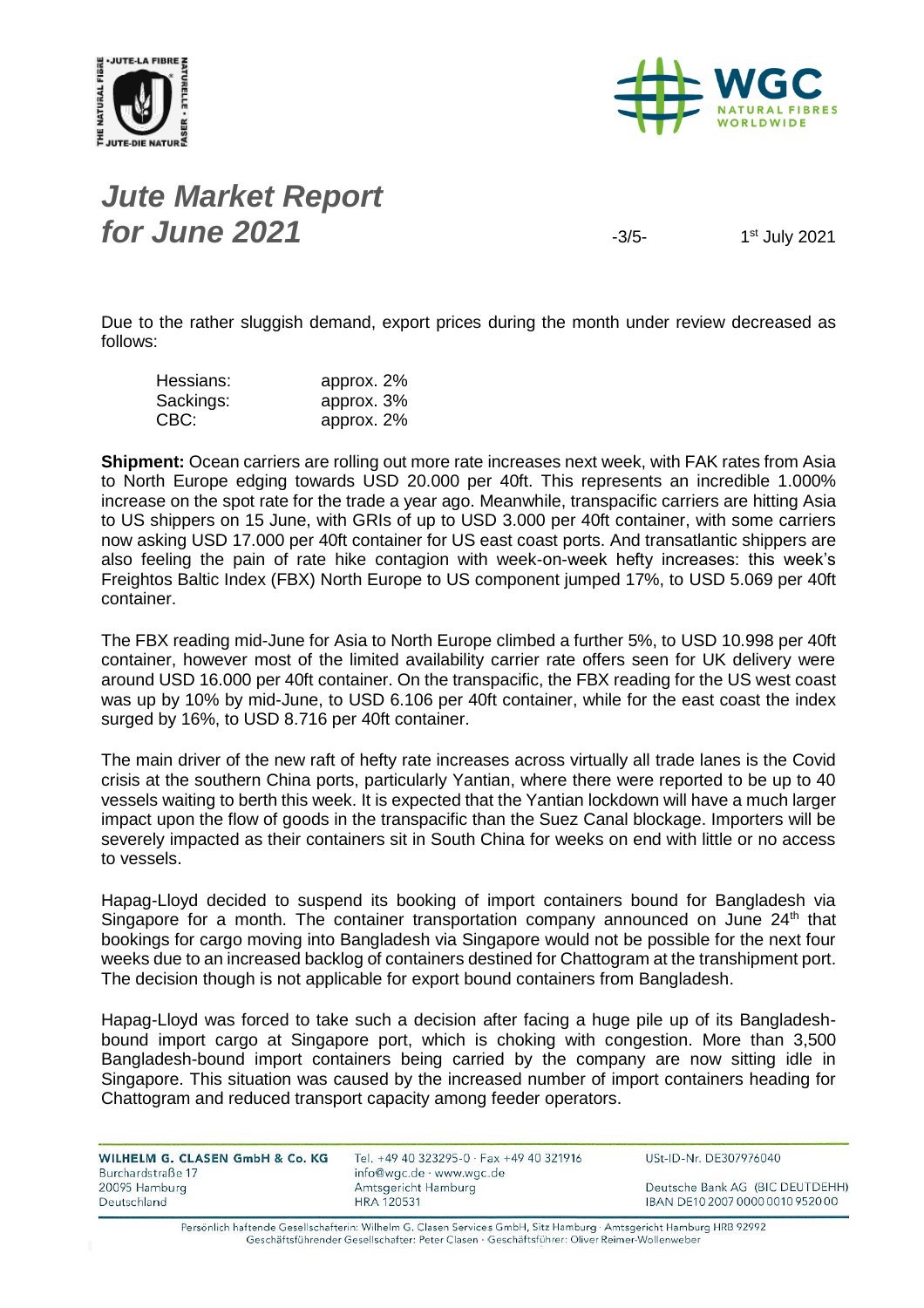



# *Jute Market Report for June* 2021 **1999**

1st July 2021

Due to the prevailing backlogs, caused by the recent blockage at the Suez Canal, various transhipment ports such as Singapore, Colombo and Port Klang are congested for months, which causes delays in shipment. In addition there is already a significant container shortage in the global shipping sector while freight rates have been increased several times in the aftermath of Covid-19 pandemic.

**COVID-19:** In view of the rapidly rising numbers of new COVID-19 cases in connection with the Delta variety of the virus, the Bangladesh Government announced a strict country-wide lockdown with July  $1<sup>st</sup>$ , which to date will last for the next 7 calendar days.

All government, semi-government, autonomous, private offices and financial institutions will remain closed. But the officers and employees will have to stay in their respective work stations. This rule however is not applicable to air, sea, river, land ports and their concerned offices.

All modes of public transports (road, river, rail and air) will remain suspended during the lockdown. But goods-carrying, production and emergency services vehicles will be allowed to operate.

Furthermore it is announced that all international passenger flights will remain operational. Export oriented factories will be operational complying with the health guidelines. However, the respective industries must take measures to carry their employees in their own vehicles.

#### **India**

**Raw Jute:** During the month under review the quotations of the Jute Balers Association (JBA) increased further: Grade TD-4 IRs 9.300,00 and Grade TD-5 IRs 8.800,00 per 100 kg. Since arrival of new crop fibre is likely to pick up by mid-July, end July quotations of the Jute Balers Association for Grade TD-5 shall be around IRs 8.000,00 per 100 kg.

**New Crop:** During the month under review weather conditions were most favourable with a perfect combination of rainfall and sunshine. These advantageous conditions did support a fantastic growth of the plants. Most of the plants already reached a height of some 10ft and in case the favourable weather conditions will remain until harvest season is may be expected that a total yield of around 9 Mio bales can be reached. Earlier estimations indicated a crop yield of around 7,5 Mio bales with a carry forward stock of around 0,3 Mio bales, only.

New crop price quotations are expected soon. Arrival of new crop fibre on larger scale is expected by mid-July, smaller quantities of new crop fibre are circulating in the market in bits and pieces, already at present. By end of July arrival of new crop fibre will pick up fast. In view of the acute shortage of raw jute, caused by the adverse crop yield in 2020, almost all jute mills are running out of stock and will be forced to rush into the market during July. A phased price reduction based on weekly delivery figures is expected and for end of August a price level of IRs 6.000,00 for Grade TD-5 is expected.

WILHELM G. CLASEN GmbH & Co. KG Burchardstraße 17 20095 Hamburg Deutschland

Tel. +49 40 323295-0 · Fax +49 40 321916 info@wgc.de · www.wgc.de Amtsgericht Hamburg **HRA 120531** 

USt-ID-Nr. DE307976040

Deutsche Bank AG (BIC DEUTDEHH) IBAN DE10 2007 0000 0010 9520 00